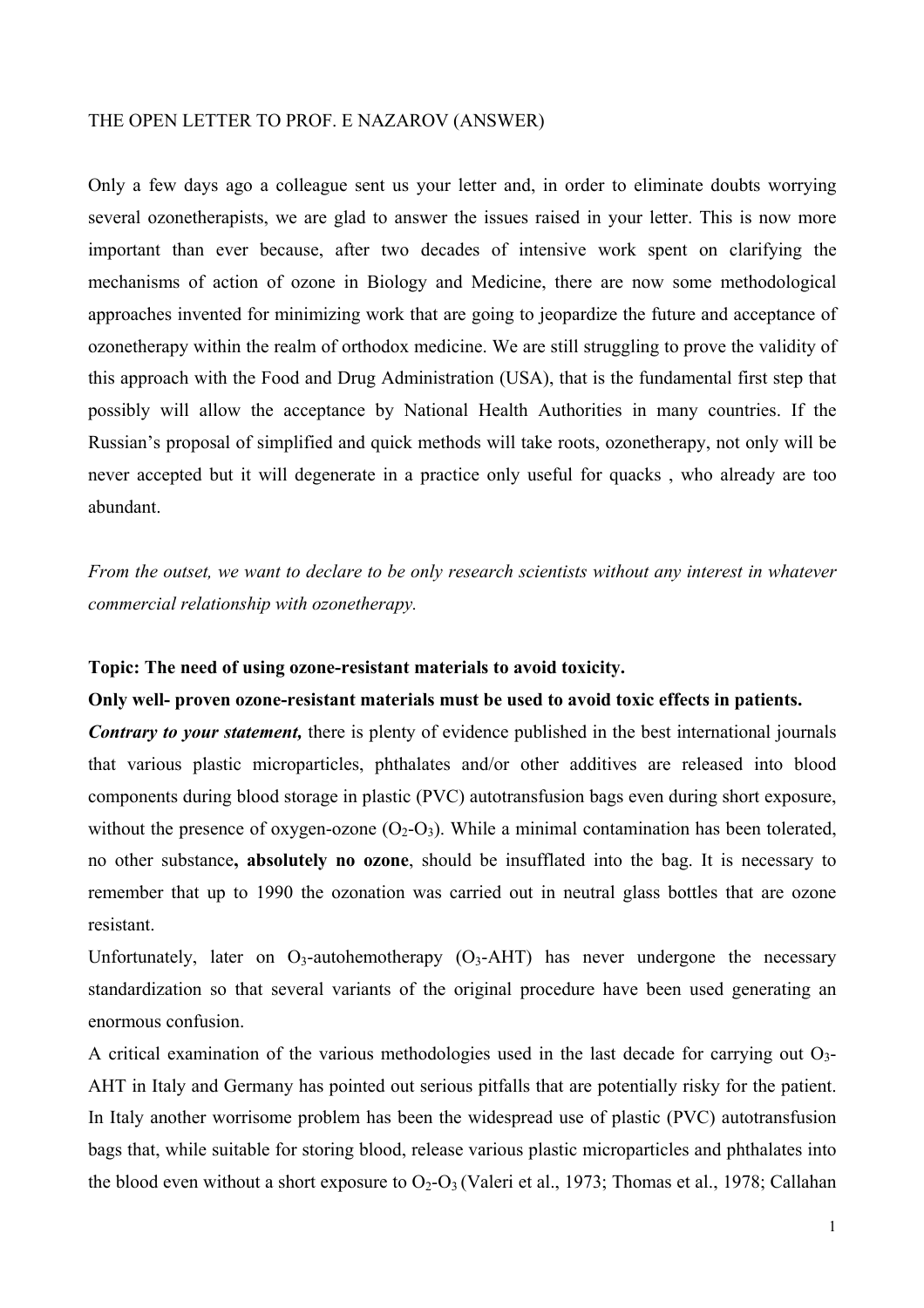et al., 1982; Estep et al., 1984; Labow et al., 1986; Quinn et al., 1986; Whysner et al., 1996; Latini, 2000; Stahlhut et al., 2007; Swan, 2008; Meeker et al., 2009; Jung et al., 2010). As it has been noted in patients undergoing dialysis, the mutagenic and toxic activity of these compounds is a matter of grave concern (Lawrence, 1978; Divincenzo et al., 1985). Particularly in the last decade there is mounting evidence that DEHP, by mimicking human hormones, may disrupt the endocrine system leading to developmental problems or behave as a mutagenic substance (Lyche et al. 2009). In January 2006, the European Union placed a ban on six types of phthalate softeners, including DEHP used in toys (Directive 2005/84/EC).

All of the following data (see Appendix 1) were published in Bocci's book: Oxygen-Ozone therapy. A critical evaluation, Kluwer Academic Publishers. Dordrecht, The Netherlands. 2002. Chapter 39, pp: 375-380.

We have tested several samples of plastic bags largely used in Italy for storing blood and inflowoutflow tubing in polyvinyl chloride-di(2-ethylhexyl)phthalate (PVC-DEHP). All of these bags are authorized by the Ministry of Health to store blood but **not to be insufflated with**  $O_2-O_3$ . Bags are made of PVC for a maximum content of 55% while for achieving a good elasticity additional materials amount to about 45%. With small differences the composition is the following:

- a) about 40% of DEHP
- b) about 1% of Zinc 2 ethyl ethylhexanoate
- c) about 1% Calcium or Zinc stearate
- d) about 1% N,N'-diacyl ethylenediamine
- e) 5 10% of epoxidized soybean oil or similar.

While all bags are sterile and suitable for storing blood, they are NOT chemically inert when a strong oxidant mixture (about 250 mL) composed of about 96%  $O_2$  and 4%  $O_3$  is insufflated into the bag. Particularly DEHP and butyl-glycobutyl phthalate (BGBP) are immediately released and bound extensively to plasma lipids. The plasma is likely to yield a higher content of DEHP than physiological saline. In line with the criteria expressed by the European Pharmacopea (1997), in 1999, we carried out an investigation by using sterile physiological saline that is considered the optimal "medical device" for evaluating release and size of plastic particles (2, 5, 10, 20 and 25 µm size), phthalates and other compounds. It is obvious that evaluation of contaminants could not be performed in blood. Samples were numbered and all the following tests have been carried out in a blind fashion. The code was open after the final results were available.

In conclusion it is hard to believe that you are not aware of phthalate or other additives toxicity that can harm patients receiving blood or even worse saline treated with  $O_2-O_3$  in medical PVC-bags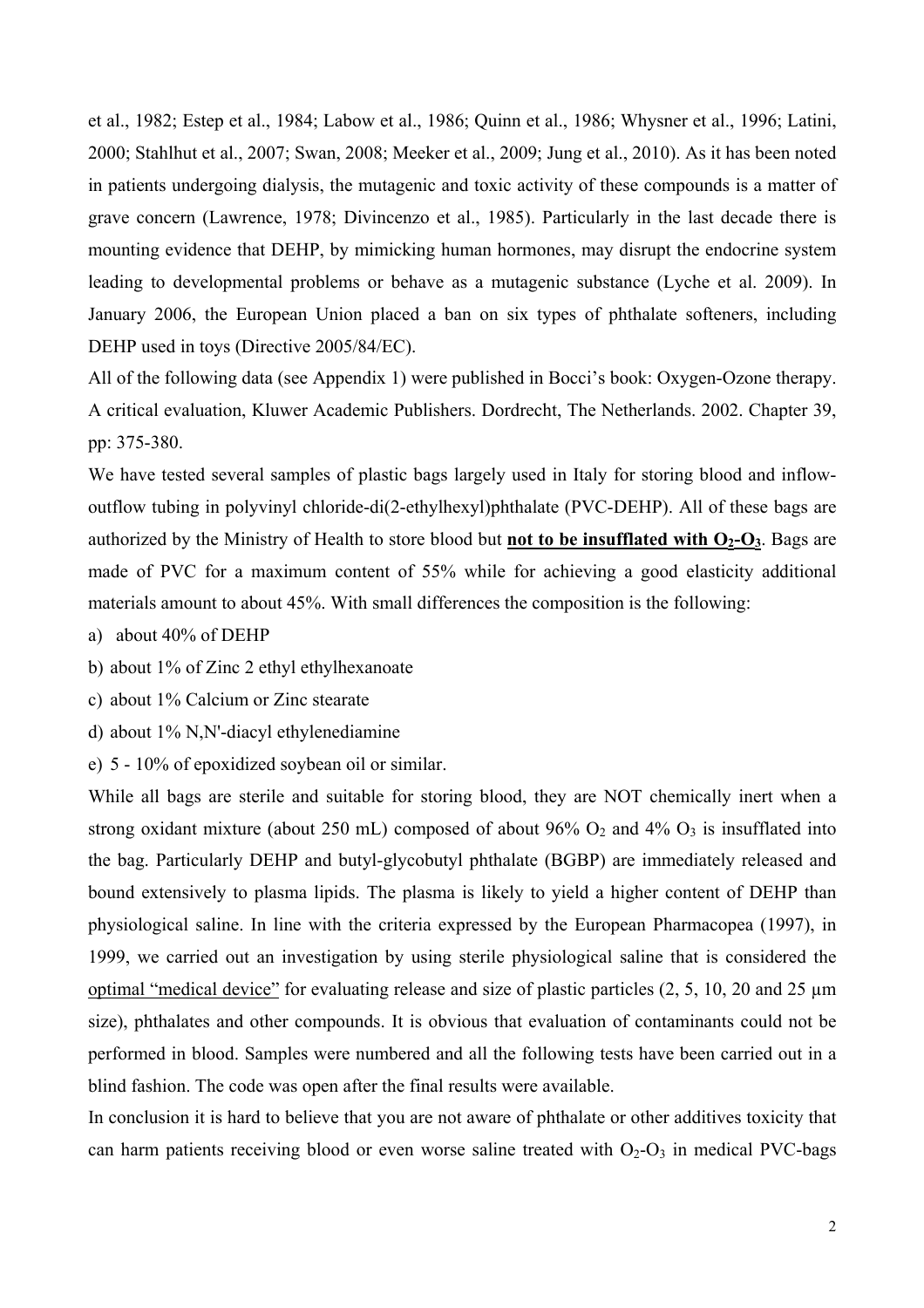normally used only for blood storage. Thus, while hoping that this letter may be helpful, my best advice is to abolish altogether the use of plastic bags and adopt glass bottles.

You have mentioned some 1137 reports of complications some of which are most likely have been caused by plastic particles and solubilized materials infused with blood in sensitive patients. Moreover the fate of plastic particles infused with blood taken up by phagocytosis remains a serious problem with possible late carcinogenic consequences. From 2003 up to 2007, after having supervised thousands of ozonated autohemotherapy, by both using a careful  $O<sub>3</sub>$  dosing upgrading and the only necessary sodium citrate, no side effects have been noted. On the other hand before 1999, by unfortunately using plastic bags, especially in women, we noticed some similar side effects.

We are finally glad to read that you have now "mastered the production of bags of 100% polypropylene" that you have presented at the recent Istabul Congress  $(1<sup>st</sup> International)$ Ozonetherapy Congress,  $4<sup>th</sup> - 6<sup>th</sup>$  December 2009, Istanbul - Turkey). Thus you have come to admit the use of polypropylene container as ozone-resistant that can be safely sold. Needless to say why not to use the usual safe glass bottles?

#### **Topic: It has now become fashionable to use the IV infusion of ozonated saline**

As a physician, having practised for years in a charity clinic, I vividly remember how busy an expert dialysis technician and myself were in performing no more than a dozen  $O_3$ -AHTs in a afternoon. Thus, I can well understand that in a large clinic where daily there are a hundred patients to be treated, you cannot entertain the hope to perform the classical  $O_3$ -AHT and therefore one has to compromise with an uncertain and semiquantitative procedure like the IV infusion of ozonated saline or, as in the case of Cubans, to apply the rectal  $O_3$  insufflation to all patients, which, for several reasons, is an even more unreliable approach.

Almost needless to say that the classical  $O_3$ -AHT, owing to the precise volume of blood, the precise volume of  $O_3$  of which one knows the exact concentration, hence the real dose, makes it an unsurpassed method. In this case the  $O_3$  instantly reacts with several blood substrates in a practically quantitative fashion. During the 5 minute mixing, we know all the biochemical reactions going on to activate blood cells so that, by the time of the reinfusion,  $O_3$  has disappeared. The beauty of the system is that, by using  $O_3$  within the well-determined therapeutic window, not only toxicity is avoided but one can control every step and fashion the ozonation process on the patient's disease. Since 1994, I was interested in finding a blood substitute and eventually I also landed in trying ozonating saline. As you know, it was demonstrated that ozonation of medical physiological saline (0.9% NaCl) with various  $O_3$  concentrations (50-70-100  $\mu$ g/mL) induced at the same time formation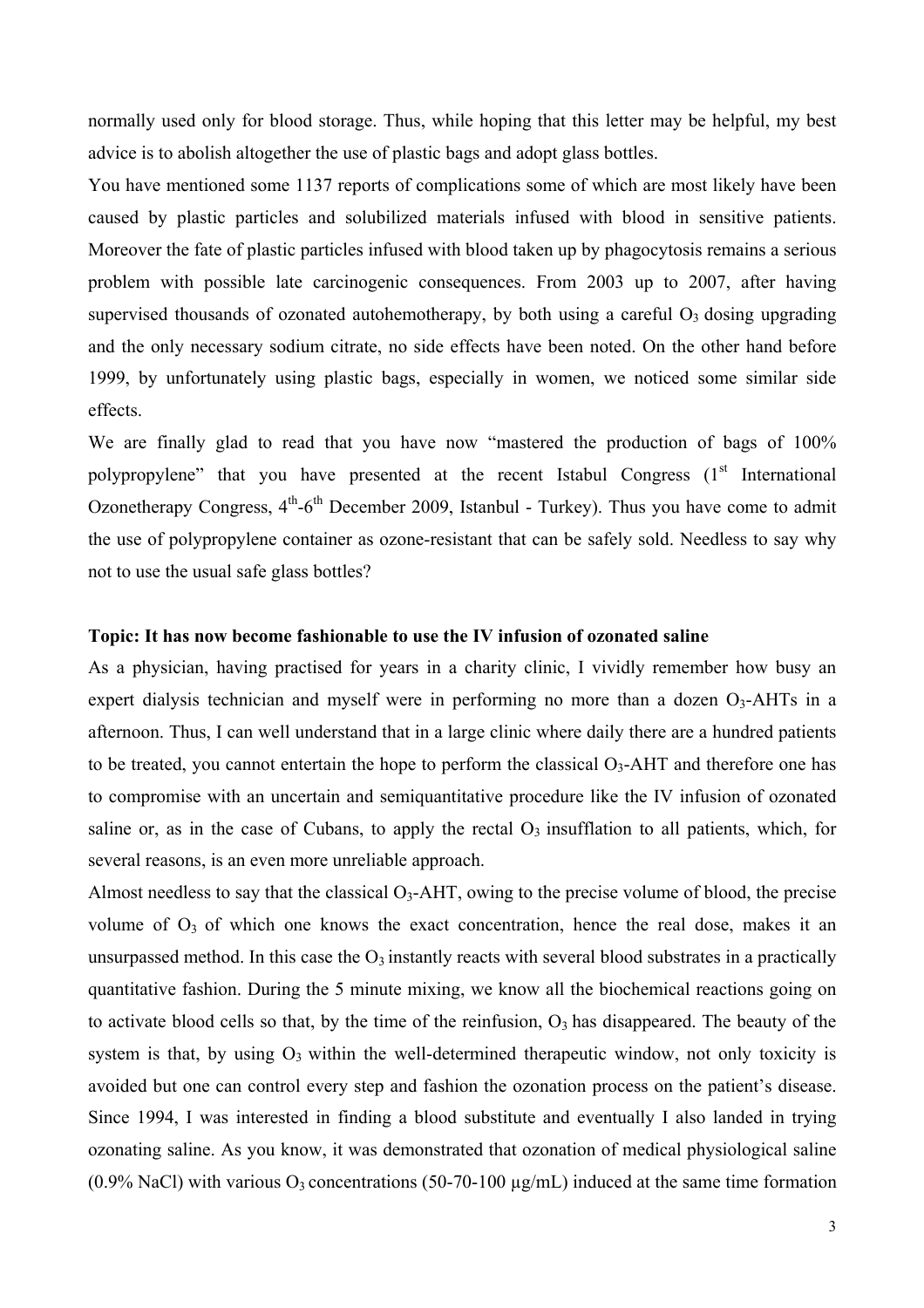of hydrogen peroxide and chemiluminescent effects indicating the generation of free radicals (Bocci et al., 1998). The production of  $H_2O_2$  was progressive and by using an  $O_3$  concentration of 100  $\mu$ g/mL reached the value of about 20  $\mu$ M after 60 min of O<sub>3</sub> insufflation. Without further bubbling, the infusion of 250 mL of this solution in healthy volunteers caused considerable pain along the venous path of the infused arm after about 24 hours. This indicated that the solution has irritated the endothelium with the risk of a phlebitis and we were concerned that, besides  $H_2O_2$ , a transitory formation of HOCl or perchlorate may be the noxious agent. Although chloride could be oxidized by O3 to perchlorate (Truong et al., 2004; Rao et al., 2010), the saline solution containing traces of  $Fe<sup>2+</sup>$  allows to the Fenton's reactions with formation of oxydryl ralicals Hypochlorous acid constitutes an inflammatory agent of the endothelium during an infusion, even at a trace concentration. Moreover, it may activate platelets and induce a microcoagulation. Although it is well known that ClO is physiologically produced by phagocytic cells and it is an efficacious bactericidal compound, it remains either confined in phagosomes or released in plasma near endothelial cells (Goldmann et al., 2009). However, ClO is one of the most noxious reactive oxygen species (ROS) during a chronic inflammation. It is unfortunate that the practice of using ozonated saline has become common in Russia and is widely used because it is inexpensive and less time-consuming than major AHT and simultaneously applicable to many patients. As it could be foreseen, physicians have started to use it also in Italy, Spain, Greece and Turkey. Ikonomidis et al. (2005) in Greece, have reported that they maintain the saline solution under a constant flow of  $O_3$ during transfusion but they warned that the maximum amount of  $O_3$  daily administered is usually 4-5 mg and should never exceed 8-10 mg. In their publication they also stated "if we exceed these rates, the over coagulation syndrome starts" and they strongly recommended to perform coagulation tests before starting therapy. These precautions reinforce our preliminary objection to this approach. Moreover, Foksinski et al. (1999) have measured 8-oxodeoxyguanosine, a typical oxidative DNA damage in lymphocytes of atherosclerotic patients after the IV infusion of ozonated saline, that is a worrisome result never detected after O<sub>3</sub>-AHT.

Fortunately to the best of our knowledge, Russian physicians ozonize the saline with very low  $O<sub>3</sub>$ concentrations (2-3 µg/mL) and this precaution certainly reduces toxicity but it leaves open the aspect of therapeutic efficacy.

During the last couple of years I had been lucky to work together on this topic with two researchers of the Department of Pharmaceutical and Applied Chemistry at the University of Siena. We have ascertained that the procedure of ozonation of absolutely pure water is a far simpler procedure because this is the only case when the unstable  $O_3$  obeys Henry's law. However if the water contains NaCl, the extremely high reactivity of  $O<sub>3</sub>$  induces a complex series of reactions with the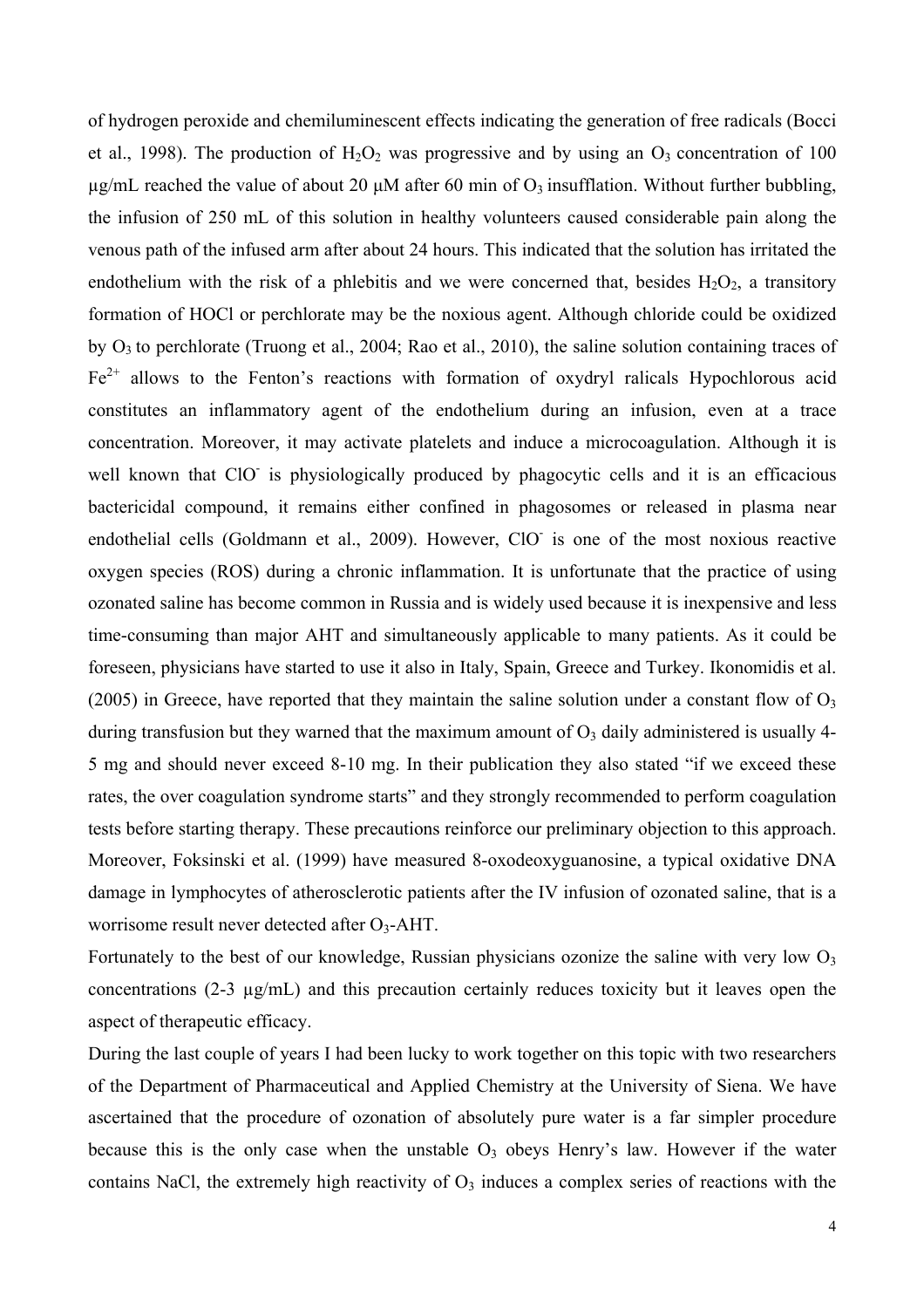possible progressive formation of  $H_2O_2$ , unstable OCl<sup>-</sup>, NaClO<sub>4</sub>, OH, <sup>1</sup>O<sub>2</sub> and some unstable O<sub>3</sub>. Razumovski, Ershov et al (2008); Bocci et al, (2009) have evaluated the complexity of  $O_3$  reactions and rapidity of its decomposition. Here we enclose our diagram.



Figure 1. The diagram shows the rapid increase and decrease of O<sub>3</sub> bubbled at 70 µg/mL concentration (gas **inflow 1.5 L/min) in either ultrapure water (400 mL) or physiological saline (400 mL). Ozone bubbling was**  stopped after 25 min and absorbance was measured every 2 min at 260 nm. At O<sub>3</sub> concentration of 10 µg/mL the **curves are very similar, but absorbance is considerably lower than shown in the diagram. (Unpublished data).** 

It is therefore necessary to enumerate and discuss the problems occurring during the preparation of ozonated saline:

- 1) For human use it would be unwise to use  $O_3$  concentration over 4  $\mu$ g/mL (4 mg/L). Moreover it is essential to establish the volume per minute of the gas mixture  $O_2-O_3$ . The problem is that different ozone generators have variable gas output: if it is 1 L per minute, the  $O_3$  delivered to 200 mL of saline would be 4 mg/L but, if the output per minute is equivalent to 3 litres of gas, then the actual dose of  $O<sub>3</sub>$  delivered will be 12 mg/L! As a consequence one must properly instruct the ozonetherapist in relation to the owned ozone generator as otherwise one risk to poison the patient.
- 2) The period of ozonation time also ought to be well defined in relation to the volume of saline because in the case of saline solution an ozonation time of 20 min appears enough to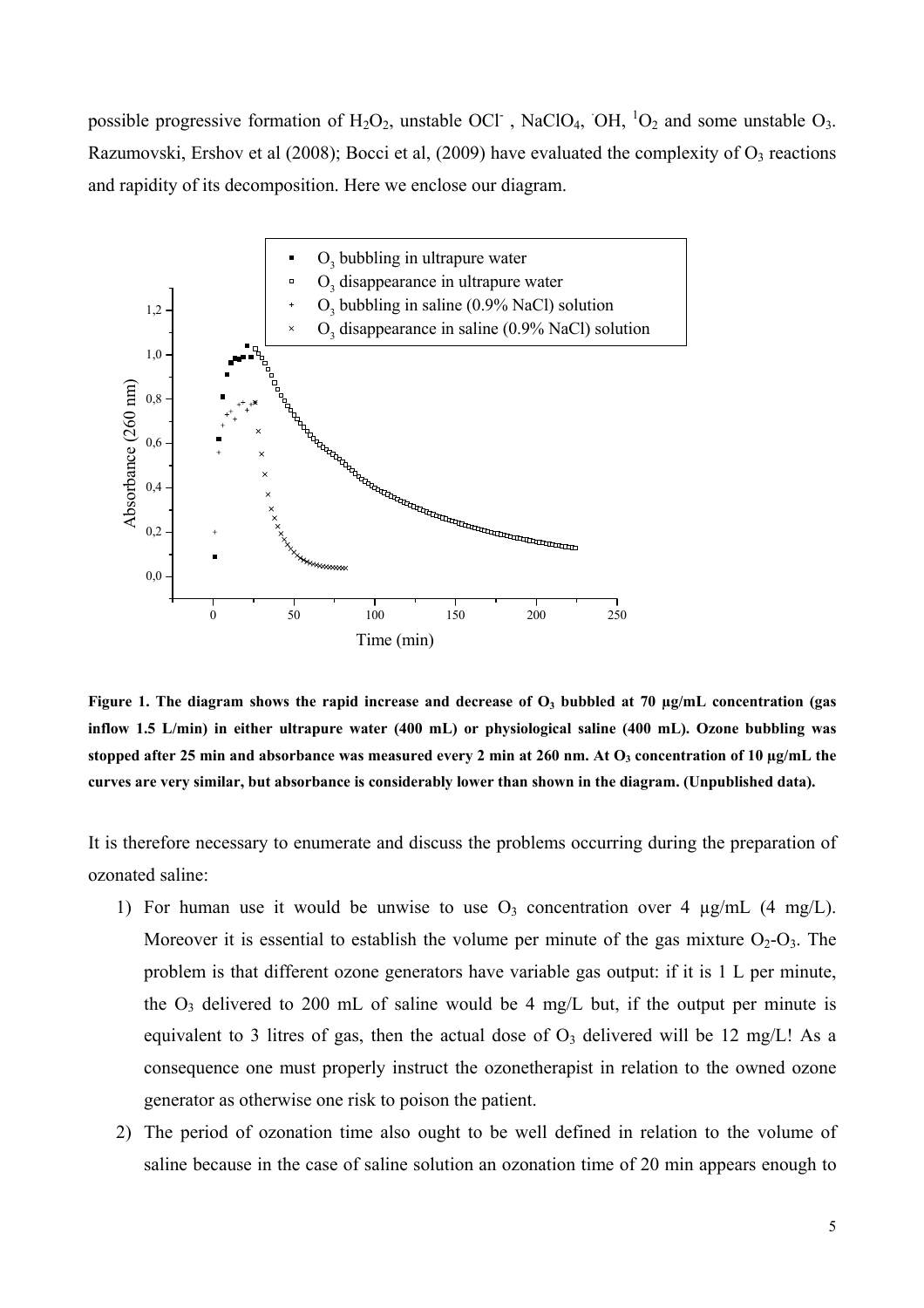reach a plateau. Obviously a shorter or longer ozonation period will differently modifies the concentration of hydrogen peroxide,  $O_3$  and other radicals.

- 3) Another aspect to be clearly defined if gas bubbling will continue or not during the IV infusion period. This is because, as soon as the gas bubbling is stopped, the concentration of  $H<sub>2</sub>O<sub>2</sub>$  remains fairly stable but the  $O<sub>3</sub>$  concentration will halve during the next 30 min and this affects the therapeutic result. As a trivial example, I doubt that in a large clinic all the saline infusions are all under a continuous  $O_3$  bubbling and it is likely that saline bottles will be ozonated and then distributed implying a more or less long delay before the infusion. After one hour delay,  $O_3$  is not longer present.
- 4) As a preliminary conclusion, one must ponder on the validity of using the infusion of ozonated saline. It is certainly less dangerous than the direct IV infusion of the gas mixture that some quacks, without a medical qualification, still dare to perform with the serious risk of causing an oxygen embolism. However it does not represent a good improvement because the variable presence of  $H_2O_2$ ,  $O_3$ , etc does not insure neither a good reproducibility, nor a consistent therapeutic effect. Moreover the blood flow in the cubital vein varies considerably in different patients and in women and this implies that a fairly constant infusion of ozonated saline versus a variable blood flow and content of antioxidants implies an uncertain blood/H<sub>2</sub>O<sub>2</sub>- O<sub>3</sub> relationship with possibly a too low or too high bio-oxidation. By comparison, a fundamental pillar of the classical  $O<sub>3</sub>$ -AHT is that we can maintain precisely the blood/ $O_3$  ratio within the known therapeutic range.
- 5) I regret to say that this approach contains too many uncertain parameters and, in any case, it needs to be carefully standardized to avoid risking to perform a placebo infusion or an excessive and risky treatment. Nonetheless if, on the basis of the critical need to treat too many patient, it is allowed by Russian Health Authorities it will be never accepted by neither the FDA, USA or but the EC Authorities.
- 6) Owing to the fact that  $H_2O_2$  is one of the most important ROS generated by  $O_3$ , since 2005 (Bocci et al. 1998), in women with very difficult venous access, by using a G27 needle, we have intravenously infused the solution of pure  $H_2O_2$  in glucose(5 %) or saline solutions at the concentrations ranging from 0.03-0.06 % (8-16mM). The bio-oxidative therapy with H2O2 was first described by Dr. I.N. Love in 1888 (Love, 1888) and then promoted by Dr. C.H. Farr in 1993 (Farr, 1993). We showed a modest but consistent activity in women with age-related macular degeneration. In contrast to ozonated saline, this compromise, very simple to prepare, does not contain other dangerous ROS and one does not need an ozone generator. Obviously, the glucose solution should not be used in diabetic patients.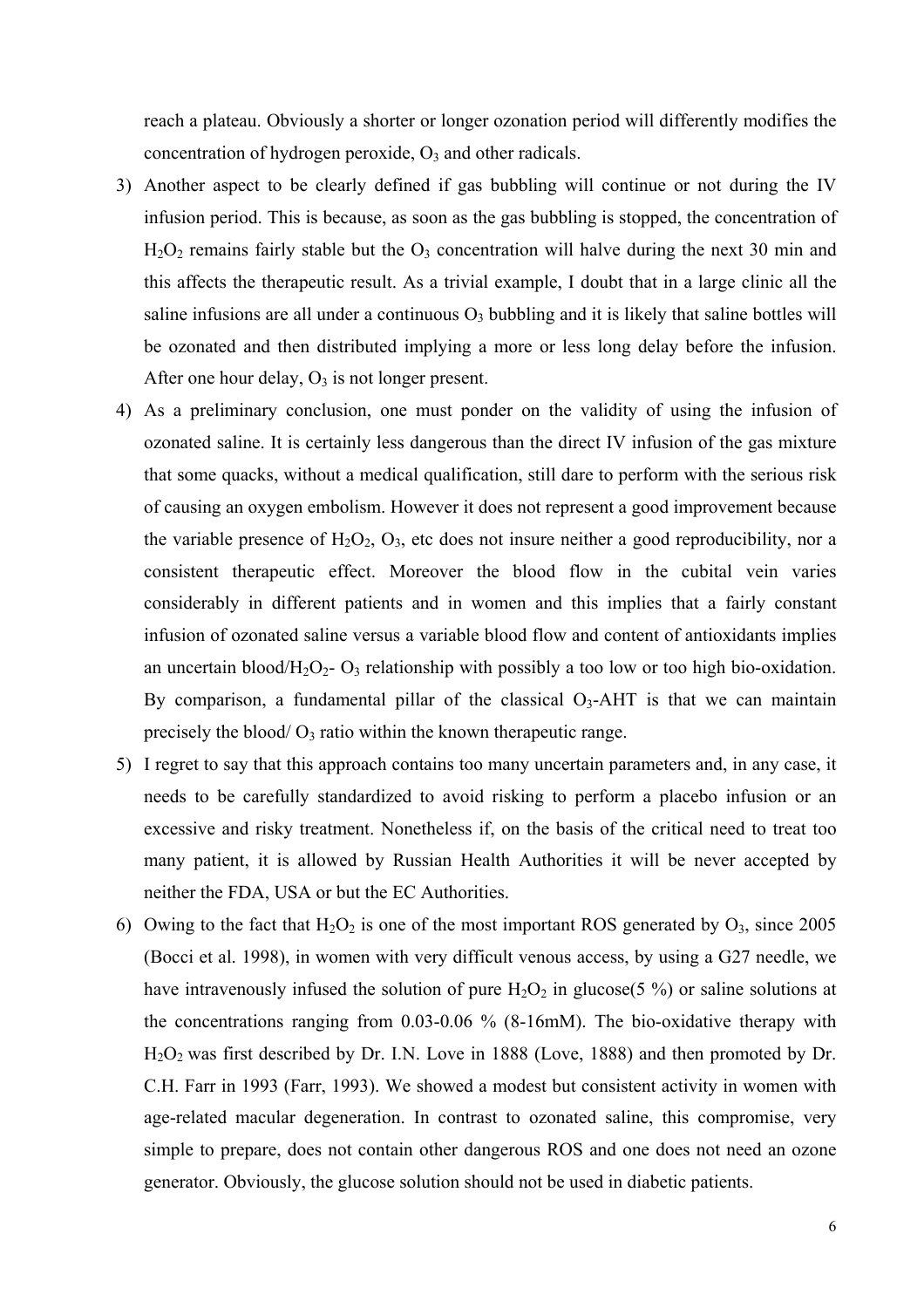Finally, I am also very interested in treating chronic heart disease (CHD) and I would like to call your attention to the disastrous result published in the Lancet (Torre-Amione et al., 2008), by using a bad copy of minor AHT after an extremely high oxidation and heat stress on 10 mL of blood. This is a dreadful example of an irrational ozonation procedure that has severely compromised the future of ozonetherapy.

The study by Dr A.V. Artiomenko (Odessa, 2004) performed with ozonated saline seems to have given a "significant" (statistic is missing!) improvement of 63 CHD's patients. However, what is missing in this study is a direct comparison with a similar group of patients properly treated with O3-AHT. As it is, results not published in an international peer reviewed journals are lost for the scientific community.

**Summary** We would like to thank you for your letter and for compelling us to express our objective judgements. Our aim is to try to demonstrate the validity and reliability of ozonetherapy and all our efforts should be directed to allow the acceptance of ozonetherapy as an effective approach within orthodox medicine. The Western world is either against or it has prejudice towards this approach and, in spite on lack of sponsors and funds, we must strive hard to succeed.

V. Bocci, MD, Emeritus Professor of Physiology, Department of Physiology, Prof. V. Travagli, and Dr. I. Zanardi, PhD, Department of Pharmaceutical and Applied Chemistry at the University of Siena, Italy 16/04/2010

### **References**

Bocci V. et al. 1998. Studies on the biological effects of ozone: 7. Generation of reactive oxygen species (ROS) after exposure of human blood to ozone. Journal of Biological Regulators and Homeostatic Agents, 12: 67-75.

Bocci V. et al. 2005. The use of hydrogen peroxide as a medical drug. Rivista Italiana di Ossigeno-Ozonoterapia, 4: 30-39.

Bocci V. et al. 2009. Mechanisms of action and chemical-biological interactions between ozone and body compartments: a critical appraisal of the different administration routes. Current Drug Therapy, 4: 159-173.

Callahan J.T. et al. 1982. Alteration of human red blood cells stored in plastic packs. Transfusion 22: 154-157.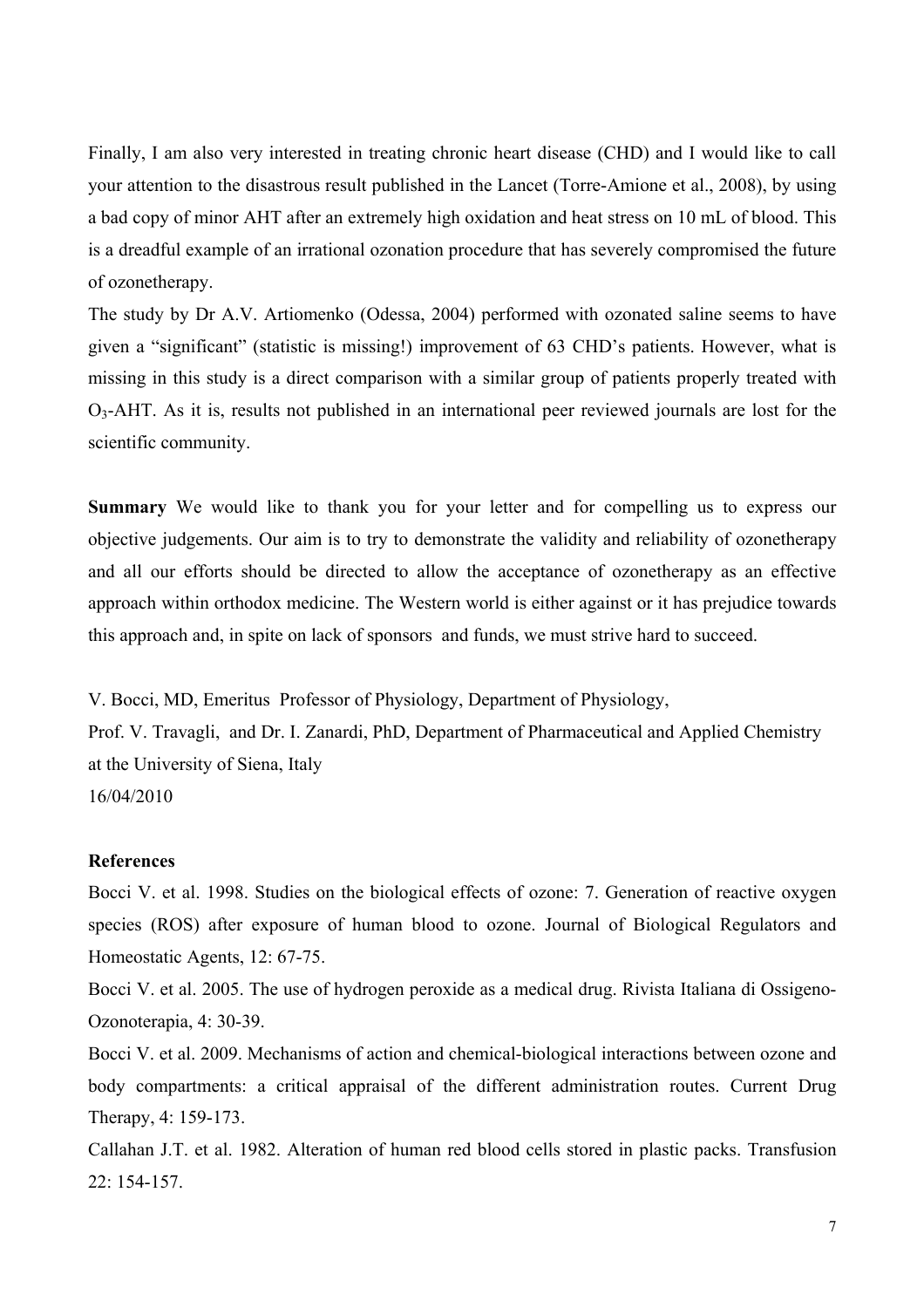Divincenzo G.D. et al. 1985. Bacterial mutagenicity testing of urine from rats dosed with 2 ethylhexanol derived plasticizers. Toxicology, 34: 247-259.

Directive 2005/84/EC of the European Parliament and of the Council (14 December 2005). Available at: http://eur-

lex.europa.eu/LexUriServ/LexUriServ.do?uri=OJ:L:2005:344:0040:0043:en:PDF. Last accessed April,  $16^{th}$ , 2010.

Ershov B.G. et al. 2008. Ozone decomposition in concentrated aqueous solutions of salts. Russian Journal of Applied Chemistry, 81: 723-725.

Estep N.T. et al. 1984. Characterization of erythrocyte quality during the refrigerated storage of whole blood containing di-(2-ethylhexyl) phthalate. Blood, 64: 1270-1276.

European Pharmacopoeia. 1997. pp.153-167.

Farr, C.H. 1993. Protocol for the intravenous administration of hydrogen peroxide. Oklahoma City: International Bio-Oxidative Medicine Foundation. pp. 29-31

Foksinski M. et al. 1999. Evaluation of 8-oxodeoxyguanosine, typical oxidative DNA damage, in lymphocytes of ozone-treated arteriosclerotic patients. Mutation Research, 438: 23-27.

Goldmann B.U. et al. 2009. Neutrophil activation precedes myocardial injury in patients with acute myocardial infarction. Free Radical Biology and Medicine 47: 79-83.

Ikonomidis S. et al. 2005. Dew data regarding the use of ozone therapy in the former Soviet Union countries. Rivista Italiana di Ossigeno-Ozonoterapia, 4: 40-43.

Jung Y.J. et al. 2010. The degradation of diethyl phthalate (DEP) during ozonation: oxidation byproducts study. Journal of Water and Health, 8: 290-298.

Lawrence W.H. 1978 Phthalate esters: the question of safety. Clinical Toxicology, 13: 89.

Labow R.S. et al. 1986. Contamination of platelet storage bags by phthalate esters. Journal of Toxicology and Environmental Health Part A, 19: 591-598.

Latini G. 2000. Potential Hazards of Exposure to Di-(2-Ethylhexyl)-Phthalate in Babies. Neonatology, 78: 269-276.

Love I.N. 1888. Peroxide of hydrogen as a remedial agent. Journal of the American Medical Association, 10: 262-265.

Lyche J.L. 2009. Reproductive and developmental toxicity of phthalates. Journal of Toxicology and Environmental Health Part B Critical Reviews, 12: 225-249.

Mekeer J.D. et al. 2009. Phthalates and other additives in plastics: human exposure and associated health outcomes. Philosophical Transactions of the Royal Society of London Series B Biological Sciences, 364: 2097-2113.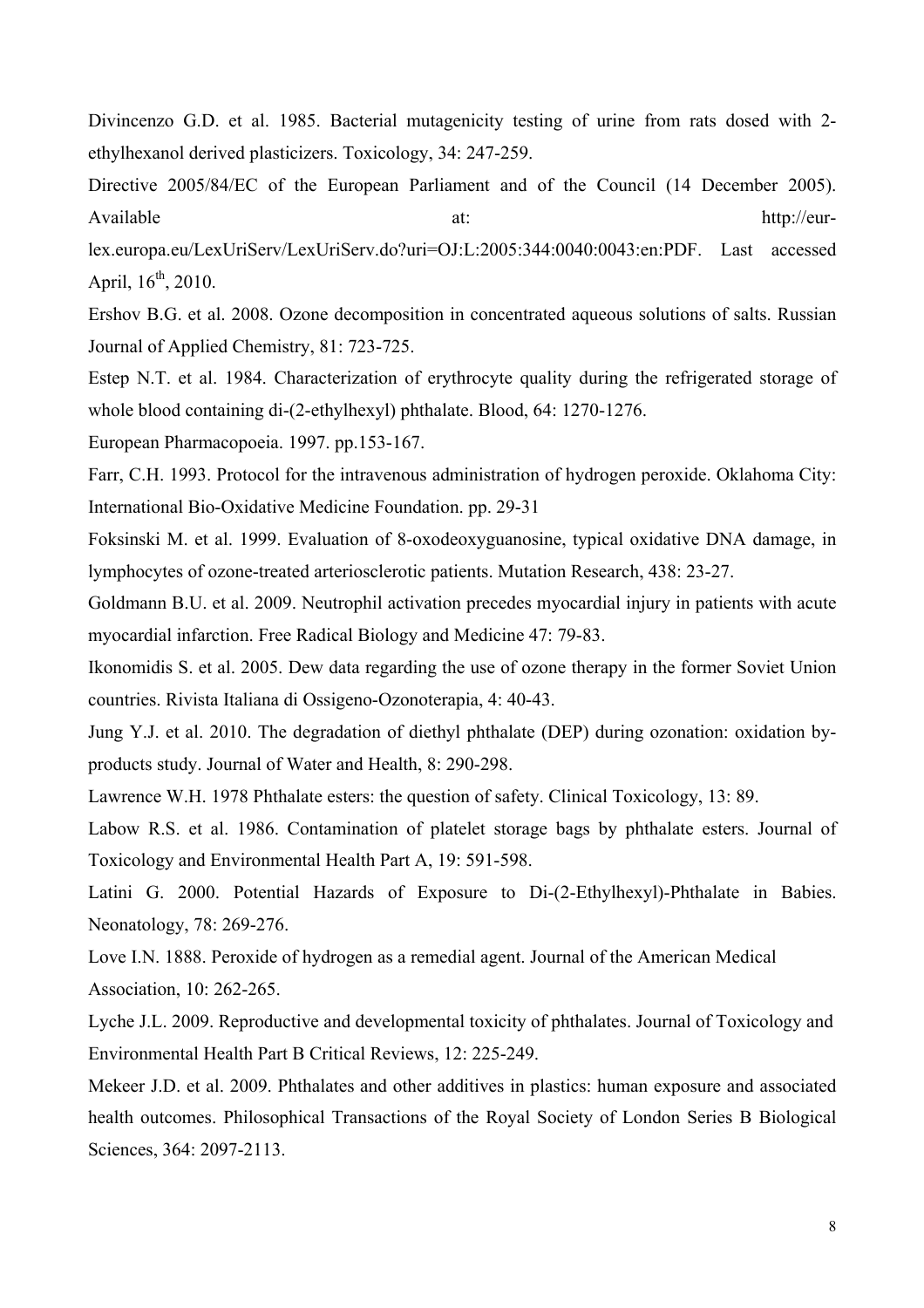Quinn M.A. et al. 1986. Storage of platelet concentrates – an in vitro study of four types of plastic packs. Pathology, 18: 331-335.

Rao B. et al. 2010. Perchlorate formation by ozone oxidation of aqueous chlorine/oxy-chlorine species: role of Cl(x)O(y) radicals. Environmental Science and Technology, 44: 2961-2967.

Razumovskii S.D. To the question of ozonation of physiological saline solutions for medical use. Available at:  $\alpha$ 

http://www.medozons.com/investigations.html?d332a660b3c28160d198d5af644ab928=b566c2ee4 bdfc0f18a4cd34cc9104bcb. Last accessed April,  $16<sup>th</sup>$ , 2010.

Stahlhut R.W. et al. 2007. Concentrations of urinary phthalate metabolites are associated with increased waist circumference and insulin resistance in adult U.S. males. Environmental Health Perspectives, 115: 876-882.

Swan SH. 2008. Environmental phthalate exposure in relation to reproductive outcomes and other health endpoints in humans. Environmental Research, 108: 177-184.

Thomas J. et al. 1978. A review of the biological effects of di-(2-ethylhexyl) phthalate. Toxicology and Applied Pharmacology, 45: 1-27.

Torre-Amione G. et al. 2008. Results of a non-specific immunomodulation therapy in chronic heart failure (ACCLAIM trial): a placebo-controlled randomised trial. Lancet, 371: 228-236.

Truong G.L. 2004. Effects of chloride and sulfate on the rate of oxidation of ferrous ion by H2O2. Water Research, 38: 2383-2393.

Valeri C.R. et al. 1973. Accumulation of di-2-ethylhexyl phthalate (DEHP) in whole blood, platelet concentrates and platelet-poor plasma. I: effect of DEHP on platelet survival and function. Environmental Health Perspectives, 3: 103-118.

Whysner J. et al. 1996. Vinyl chloride mechanistic data and risk assessment: DNA reactivity and cross-species quantitative risk extrapolation. Pharmacology and Therapeutics, 71: 7-28.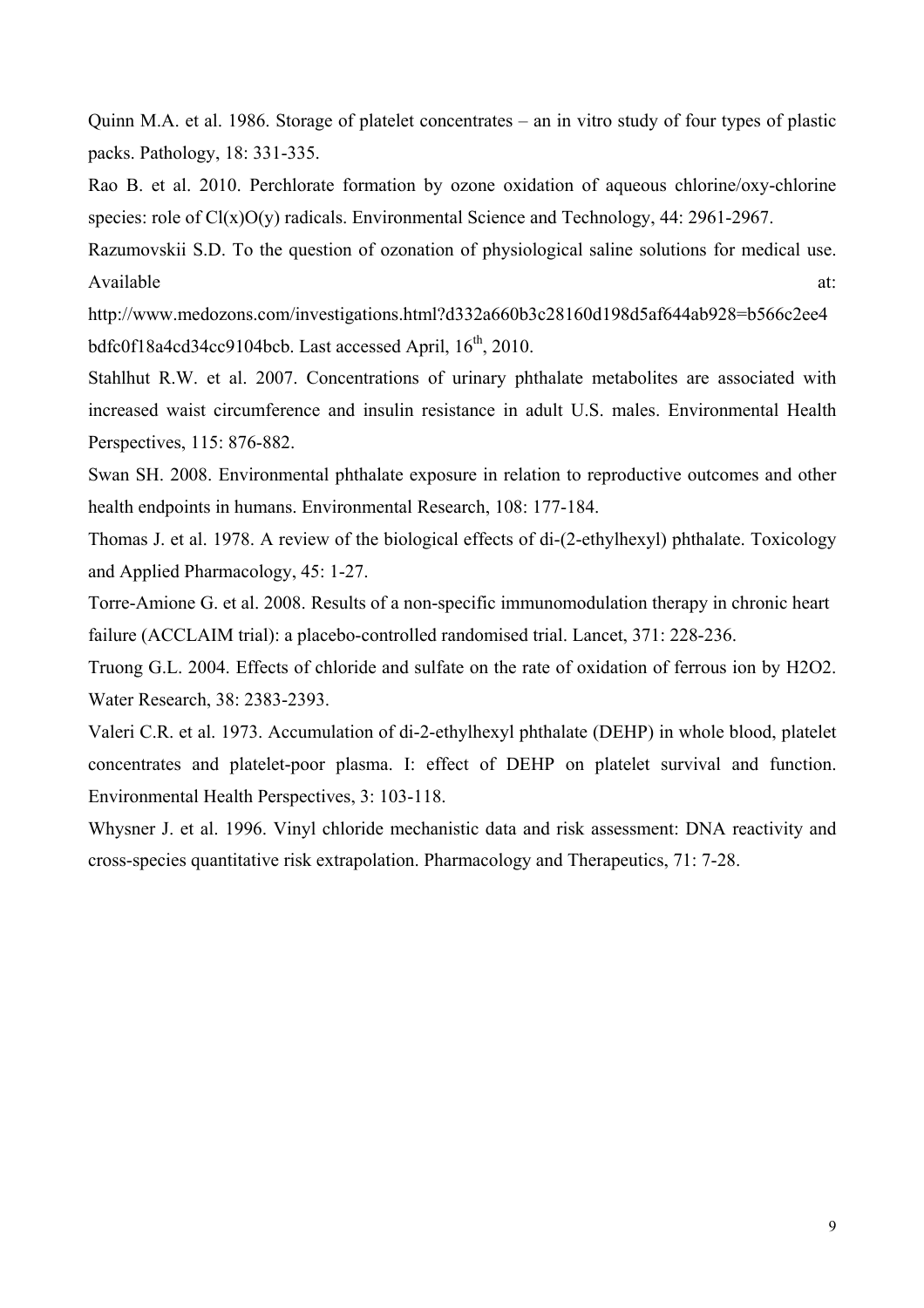### Appendix 1

# 1. MATERIALS AND METHODS

Particles were measured by an automatic counter (Royco) by Dr. G. Gavioli and collaborators at Braun Carex, Mirandola (Modena, Italy) while several chemical compounds among which phthalates were detected by HPLC by a specialized Institute (Istituto di Ricerche Agroindustria, Director: Dr. G.C. Angeli, Modena, Italy).

The proliferation index (PI) of blood mononuclear cells (BMC) has been assessed after isolation of BMC from human blood of normal donors. PBMC were isolated by Ficoll-Hypaque (Sigma Chemical Co., St. Louis, MO) gradient centrifugation, washed twice in RPMI-1640 medium supplemented with 20 mM HEPES buffer, spun down at low speed to remove platelets, and resuspended in RPMI-1640 medium supplemented with 2 mM HEPES, 10% heat-inactivated fetal calf serum (FCS), 2 mM L-glutamine, 100 U/mL penicillin and 100 µg/mL streptomycin (all from Life Technologies, Gaithersburg, MD) at the final concentration of  $1 \times 10^6$  viable cells/mL. Cell viability was assayed by the trypan blue exclusion technique and light microscope observation.

Aliquots (0.1 mL) of BMC suspension were added per well in triplicate wells to 96-well flat bottomed tissue culture plates (Costar, Cambridge, MA). BMC were cultured without stimulation or stimulated with PHA at a final concentration of 5 µg/mL (Sigma Chemical Co.). After 12 hours incubation, either control saline, or ozonized saline in a glass syringe, or in blood bags was added to the culture medium in a 1:4 proportion. Thereafter incubation continued for 40 and 64 hours. Cell proliferation was evaluated by a colorimetric immunoassay (Boehringer Mannheim, Mannheim, Germany) based on BrdU incorporation. Briefly, after either 40 and 64 hours of incubation at 37° with 5%  $CO<sub>2</sub>$  in air and 100 % humidity, the cells were labelled with BrdU for 6 hr (10 IU/well). The cells were then fixed, anti-BrdU-POD antibody added and the immune complexes detected by the subsequent substrate reaction. The proliferative index (PI) was obtained, calculating the ratio between PHA-stimulated cells and unstimulated ones, after subtraction of the corresponding blanks. It is emphasized that all tests were carried out with the same procedure and timing used during a conventional autohaemotherapy.

All tests were performed in double blind fashion by two external firms specialized in the pertinent assays. PI and all other analyses were assessed in the Institute of General Physiology, University of Siena. Results were expressed as mean ± SD.

# 2. RESULTS AND DISCUSSION

These can be summarized as follows:

Table 1 reports the number of plastic particles ranging in size among 2, 5, 10, 20 and 25  $\mu$ m in either the control saline (test no. 10), or in saline withdrawn from blood bags with no exposure to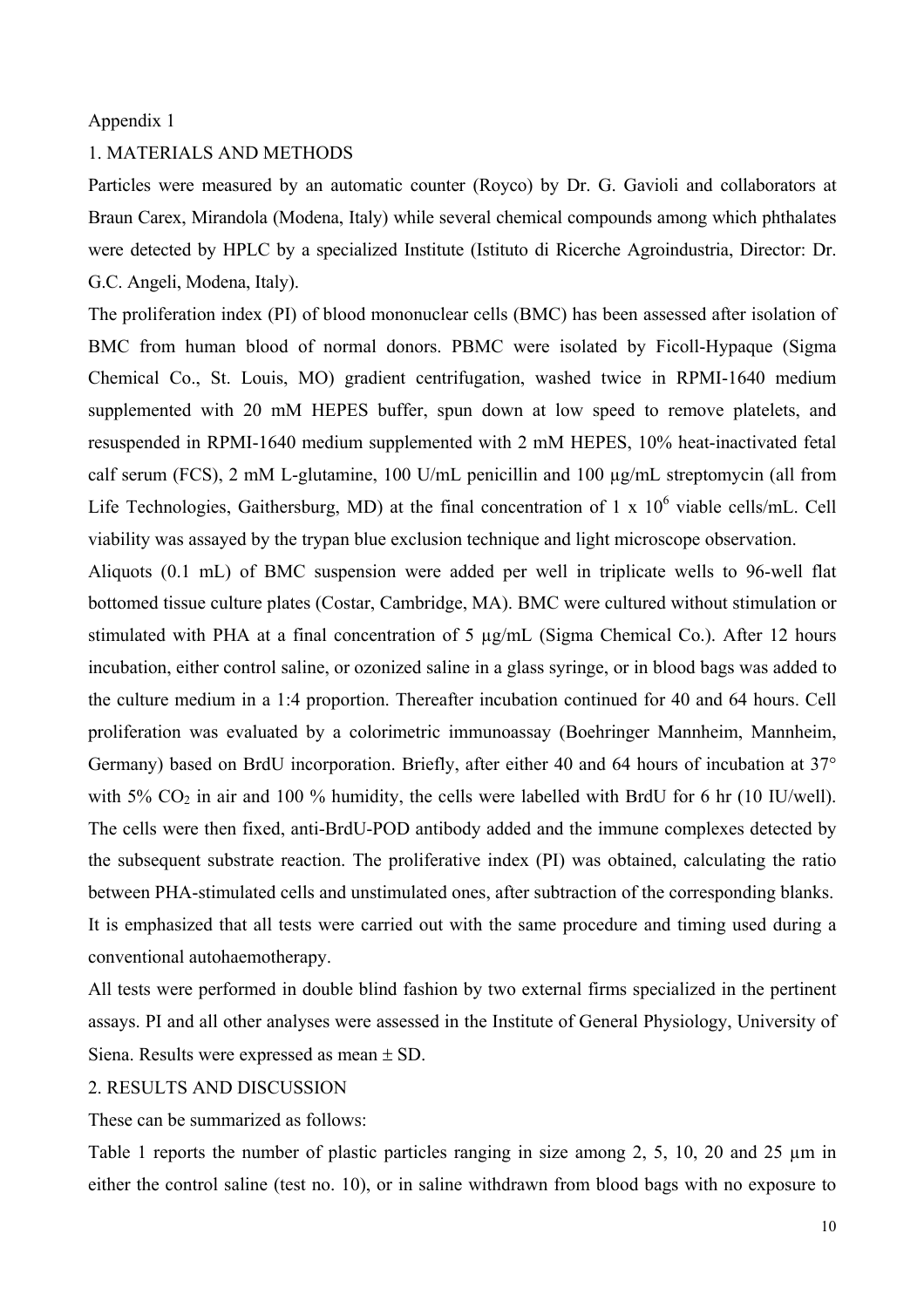$O_2-O_3$  (test no. 1) or in saline as before but exposed to  $O_2-O_3$  (70 µg/mL per mL saline, ratio 1:1) for 10 min (test no. 2), or in saline from other PVC bags, control (test no. 15) or in saline exposed to  $O_2-O_3$  for 10 min (test no. 16). It appears very clear that the number of plastic particles released from different PVC blood bags far exceed the number of control samples. According to the European Pharmacopea, values of particles released after ozonation exceed the maximal tolerated value of 3.3-10.7 fold. All the saline samples collected from the plastic bags after ozonation showed by HPLC examination, several compounds as phthalates, caprolactamate and linear chain hydrocarbons not readily identifiable.

Interestingly, the same examination of tubing in PVC-DEHP normally used for collecting blood and insufflating  $O_2-O_3$  **do not show** an abnormal release of plastic particles (Table 2) even though the  $O_3$  exposure was prolonged for 30 min. This is not surprising because tubings have far less additives than bags. Thus as the time of contact with  $O_2-O_3$  is very transient, these tubings could still be used although we have preferred to substitute them with a new brand made up of more resistant material (PVC additioned with tris(2-ethylhexyl) trimellitate, TEHT,  $C_{33}H_{54}O_6$ ) known as Staflex TOTM. Material released from this type of tubing is less than 100 fold than from tubing PVC-DEHP so that this new type is absolutely safe.

Besides **the potential risk propounded by plastic particles and chemical compounds** during the reinfusion of ozonated blood, we thought important to investigate whether BMC withdrawn from the bags show any modification of the PI. A series of analyses carried out after two different periods of incubation (40 and 64 hours) clearly show a consistent depression of the PI that can be as high as 27.2% (Table 3). Taking into account the small volume of ozonated saline added to the culture medium this value is possibly underestimated and therefore is worrisome. This negative effect is not directly due to  $O_3$  but rather to unknown compounds released into the saline during ozonation of the blood bags. It is obvious that we do not want the same phenomenon occurring in vivo and moreover, owing to the variety of compounds released from the plastic material, we don't know which is (are) the compound(s) responsible for the inhibition.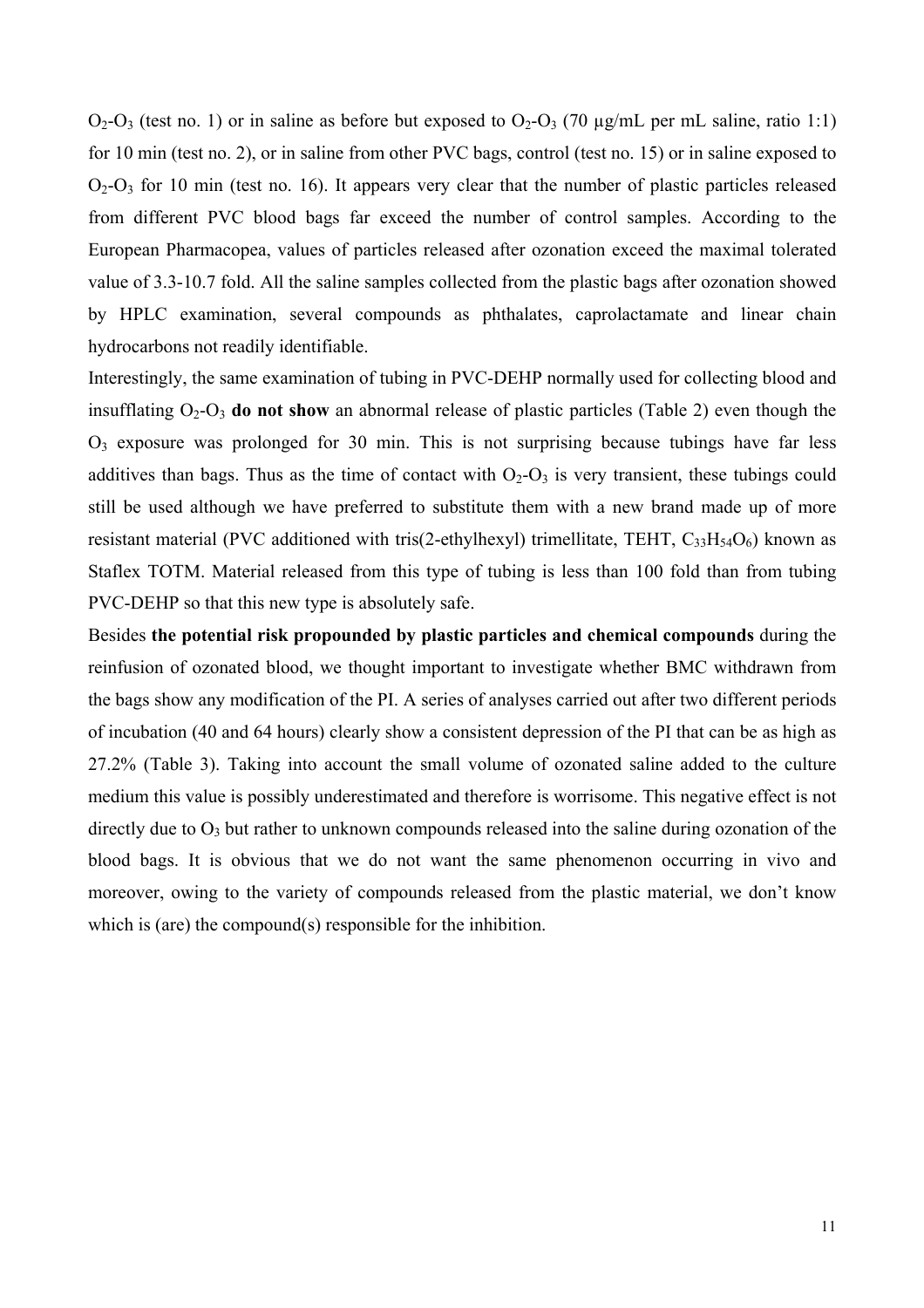|     | Test n.                                                            | Size $(\mu)$   |                                  |           |           |           |  |
|-----|--------------------------------------------------------------------|----------------|----------------------------------|-----------|-----------|-----------|--|
|     |                                                                    | $\overline{c}$ | 5                                | 10        | 20        | 25        |  |
| 10) | Physiological saline (control)                                     | $195^{+}$      | $23^{+}$                         | $6+$      | $1^+$     | $0.7^{+}$ |  |
| 1)  | Saline in blood bags not exposed<br>to $O_2-O_3$                   | $376^{+}$      | $61^{+}$                         | $13^{+}$  | $1^+$     | $0.5^+$   |  |
| 2)  | Saline in blood bags exposed to<br>$O_2-O_3$ (70 μg/ml) for 10 min | $10707^{++}$   | $839^{++}$                       | $51^{++}$ | $26^{++}$ | $21^{++}$ |  |
| 15) | Saline in PVC bags not exposed to<br>$O_2-O_3$                     | $230^{+}$      | $28^{+}$                         | $7^+$     | $1^+$     | $1^+$     |  |
| 16) | Saline in PVC bags exposed to<br>$O_2-O_3$ (70 µg/ml) for 10 min   |                | $3343^{++}$ $381^{++}$ $77^{++}$ |           | $36^{++}$ | $26^{++}$ |  |
|     | Maximal values of particles<br>allowed today                       | 1000           | 100                              | 25        | 3         | 2,5       |  |
|     | Values found in excess                                             | $3,3-10,7$     | $3,8 - 8,4$                      | $2 - 3$   | $9-12$    | 8.1-10    |  |

**Table 1. Numbers of plastic particles (size of 2, 5, 10, 20 and 25 µm) counted for each mL of physiological saline after the indicated tests.** 

 $+$  Average values after 3 tests<br> $+$  Average values after 6 tests

#### **Table 2. Numbers of plastic particles (size of 2, 5, 10, 20 and 25 µm) counted for each mL of physiological saline after tests in PVC tubings in current use.**

|            | Test n.                                                                          | Size $(\mu)$     |               |                |                  |              |
|------------|----------------------------------------------------------------------------------|------------------|---------------|----------------|------------------|--------------|
| 11)<br>15) | Physiological saline (control)<br>Saline exposed to 70 $\mu$ g/ml O <sub>3</sub> | 2<br>481*<br>509 | 5<br>86<br>87 | 10<br>23<br>25 | 20<br>3.5<br>3.2 | 25<br>2<br>2 |
|            | for 30 min at $37^{\circ}$ C<br>in the PVC tubings                               |                  |               |                |                  |              |
|            | Maximal values of particles<br>allowed today                                     | 1000             | 100           | 25             | 3                | 2.5          |

\* All values are the mean of 3 tests.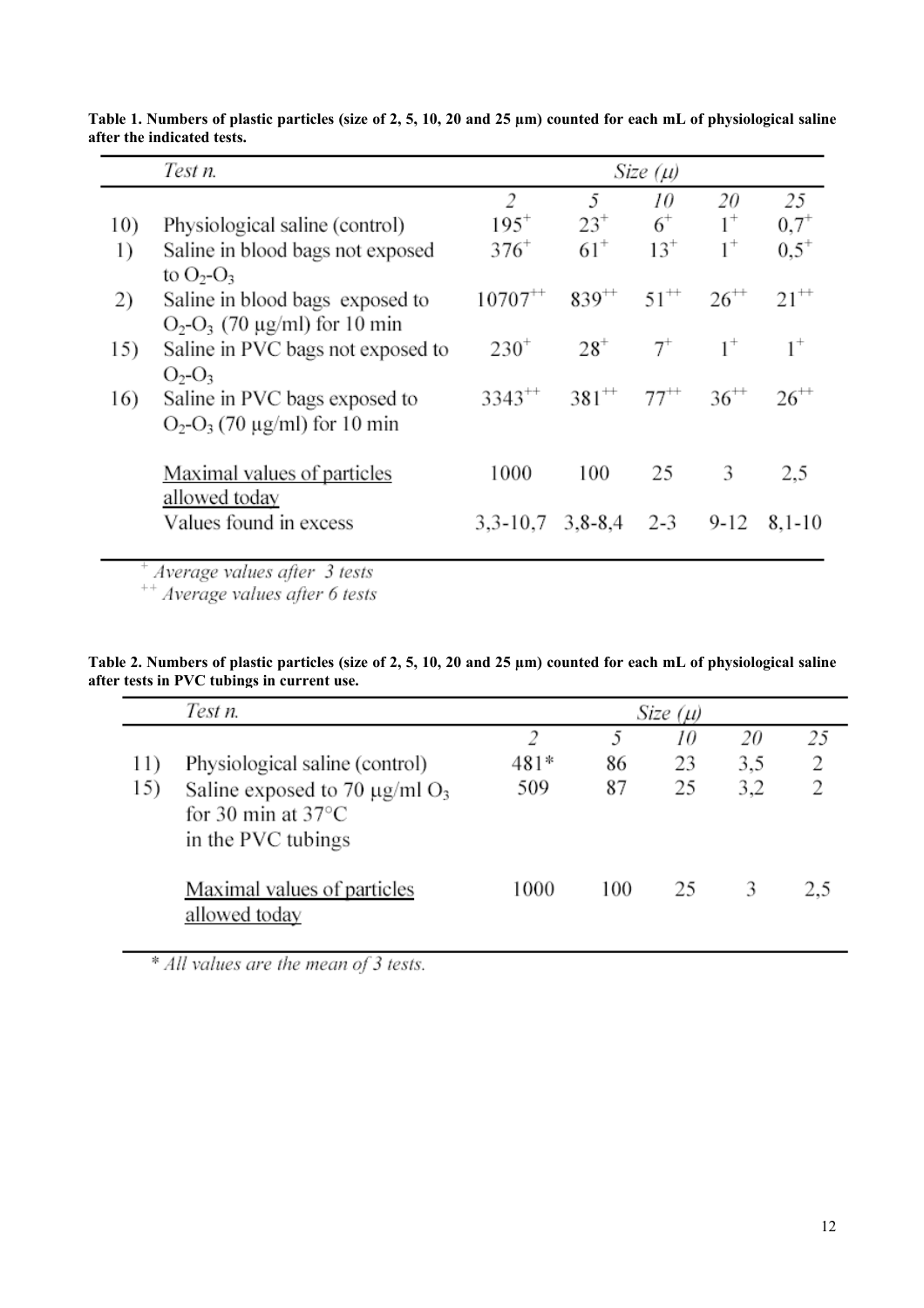|                     | GSO <sub>3</sub><br>Control | Bag A<br>Control | Bag B             | $GSO_3$ *<br>Control Control | Bag A*<br>Control  | $BaqB*$<br>Control |
|---------------------|-----------------------------|------------------|-------------------|------------------------------|--------------------|--------------------|
| Hours 40<br>Ratios: | 0,1062<br>0,1155            | 0,0882<br>0,1155 | 0.091<br>0,1155   | 0.1217<br>0,1293             | 0,1058<br>0,1293   | 0,0975<br>0,1293   |
| $PI +$              | 0.919                       | 0.763<br>$-17%$  | 0.788<br>$-14.3%$ | 0.941                        | 0.818<br>$-13.1\%$ | 0,754<br>$-19.9\%$ |
| hours 64<br>Ratios: | 0,1057<br>0,1164            | 0,1054<br>0,1164 | n.d.              | 0,2414<br>0.2560             | 0.2394<br>0.2560   | 0,1758<br>0,2560   |
| $PI ++$             | 0.9080                      | 0,9055           |                   | 0.9430                       | 0.9351             | 0,6867             |
|                     |                             | $-0.3\%$         |                   |                              | $-0.8\%$           | $-27.2%$           |

**Tabella 3. Evaluation of the proliferation index (PI) of human isolated blood mononuclear cells after 40 and 64 hours of incubation in culture medium after addition (see Methods) of physiological saline (PS) collected from control or from ozonized saline (80 µg/mL) in glass syringes (GS) or from saline previously ozonized in a blood bag for either 10 min (A) or for 12 hours (B).** 

\* With PHA (5 µg/ml) addition

 $+$  Average of 4 determinations

 $++$  Average of 8 determinations

n.d.: not determined

For all of these reasons, the use of a new device is now strongly recommended. This is composed of a) a neutral 500 mL glass bottle (sterile and under vacuum), b) a new atoxic tubing for collecting blood and insufflating sterile-filtered  $O_2-O_3$  via an antibacterial (0.2  $\mu$ m), hydrophobic ozoneresistant filter and c) an appropriate tubing with filter that is used, firstly for infusing saline, and secondly for returning the ozonated blood to the donor.

It is important that the exposure of blood to  $O_2$ - $O_3$  lasts only the necessary 5 min because mixing of blood must be gentle to avoid foaming. Because blood is very viscous, it takes about 5 min to achieve a complete and homogenous equilibrium. It can be noted that the  $pO<sub>2</sub>$  slowly reaches supraphysiological values (up to 400 mmHg) and then it remains constant. On the other hand,  $O_3$ rapidly dissolves in the water of plasma and then reacts instantaneously so that all of the  $O<sub>3</sub>$  dose is exhausted within 5 min.

**The ozonetherapists must follow this procedure for avoiding either negative effects on the patients, or being found guilty of medical malpractice.**